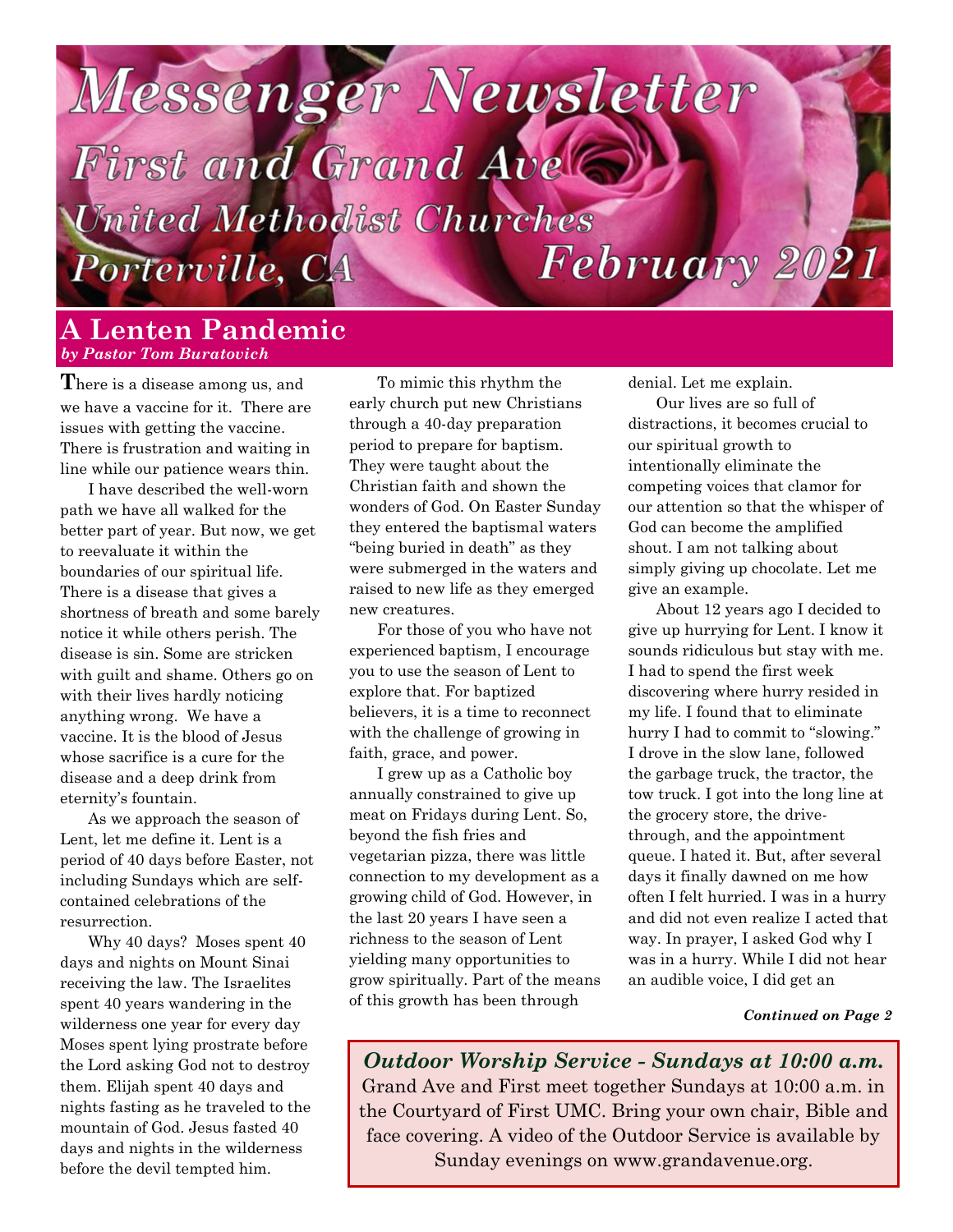# **Youth Ministry**

*"Beloved, let us love one another, for love is from God, and whoever loves has been born of God and knows God. Anyone who does not love does not know God, because God is love."* 1 John 4:7-8

The month of February is finally here and with it we are blessed to celebrate some special days. On February 1, we celebrate "No Politics Day," and I confess that sounds great to me. On February 4, we have "Stuffed Mushroom Day." I am a big fan of mushrooms so this will be a great day. February 11 is "Make a Friend Day," and this day reminds us that you can never have too many friends. Of all the fun and wacky special days in February, my favorite by far is Valentine's Day.

Growing up from the age of kindergarten through grade school, I would wake each Valentine's Day morning and find on the kitchen table a bag of treats and a special card from my mom. In the card my mom would tell me how much she loves me and that I was her special Valentine. I would read the card which always made my Valentine's Day special and fill my heart with joy and I would try to sneak a candy before breakfast, which did not always end well if I got caught.

Often people view Valentine's Day only as a day of love for the romantic types. I like to view this special day as a time to be reminded of the life-changing power of love and how important love is in each of our lives. Each one of us seeks out love. Some try to find love through material goods, through there work, sports, hobbies, and human relationships just to name a few. I was blessed to grow up in a home where love was given freely between the family members. This helped guide my heart in the direction of love and painted a picture of what it

Beloved, let us love one

another: for love is of God. 1 John 4:7

should look like. As a young adult I began searching for a love that had the power to change my life. Not romantic love or love that was associated with "things". My heart desired something more everlasting, a love that was unshakeable, unchanging, and gave direction for my life. I found this love from God.

God in his very essence is love. He operates in love. All that God does is centered around love because his being is love. And He directs his love towards you and I and everyone in this world. When we learn of the love that God has for us, this can transform every facet of our lives if we allow it to. God's love changed me and continues to work in my heart each day. I am grateful for God's love. His love resonates in our hearts and is so encompassing that we are drawn to share this love with all we encounter.

Each day, not only Valentine's Day, we are presented with the opportunity to love. Be it a family member, a neighbor, or a stranger, each person desires love, and God has made you and them to be loved. I encourage each of you to fully accept the love God has for you and then share that love with those you are blessed to encounter. I pray each of you be blessed by God's love today, tomorrow, and every day after.

*Ryan Ridenour*

## **A Lenten Pandemic … • continued from page 1** *by Pastor Tom Buratovich*

answer. "I do not know." Neither God nor I knew why I was in a hurry. I was in a hurry with nothing to be hurried about!

As I probed deeper, I discovered that the source of my hurry — I thought my time was more important than anyone else's. It was a source of pride. It was the sin of thinking I had better, more noble things to do than anybody else. I was wrong and I repented.

How likely would I have discovered that had I not eliminated hurry? How long would it have taken me to discover that to eliminate hurry I needed to practice slowing? I doubt it would have happened.

The season of Lent is before us. Should you give something up to gain a sharper focus on Jesus? Only you can answer that question honestly. I pray you will give serious thought to that question. Otherwise, you might miss all that God has for you. I have provided for us a Lenten devotion to use as a tool to guide us. You may find the devotion www.grandavenue.org.

There is a disease, a potentially

lethal virus. The good news is we have cure, an eternal cure. You should take it.

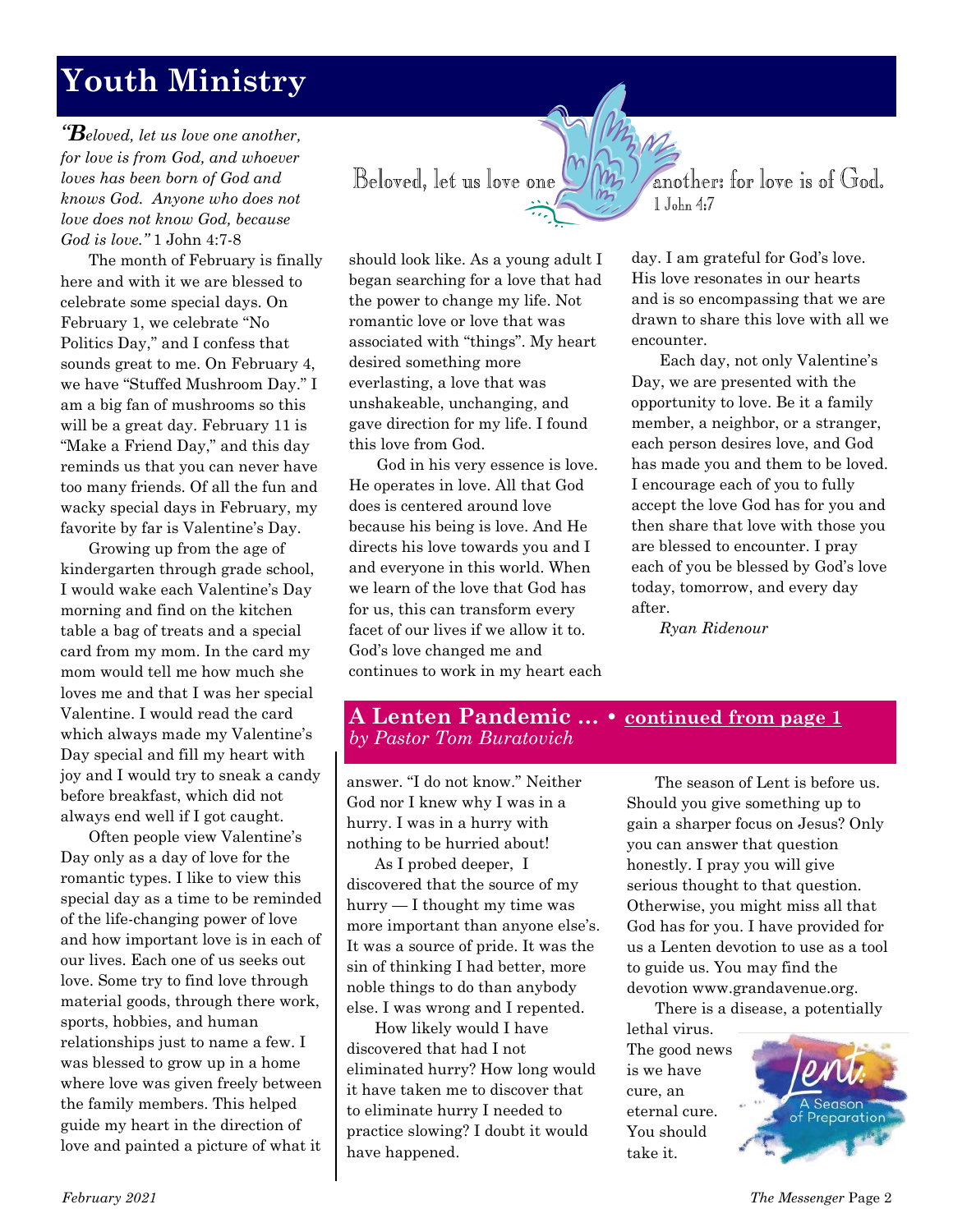# **Why Be Still?**

**H**ave you ever had this type of scenario happen? You have somewhere you need to be in 20 minutes but you just happen to be driving past Target, and you remember that you need to pick up something from there. An item that you need for later that evening but won't have enough time to come and get it. Just one simple item, but a very important one. You evaluate it. Should I or shouldn't I stop. You decide that you have just enough time to stop. It will be easy to just run in really quick, pick it up and make it to your appointment on time. So you do.

You hurry into the store, grab your item and book it to the registers. Quickly, you survey the lines for the shortest one but all of them are long. So, you just pick whichever line seems to be the shortest one. There you stand, STUCK. Trapped. At the mercy of the cashier.

You look at your watch. Ok, you're fine. You have 12 minutes left. Then you start evaluating how much time you need to get to your destination. Saying things like " If I can get checked out in 2 minutes, I will still have 10 minutes to get to my appointment. It's going to work out fine." So, you stand there, waiting and after a minute or two, you realize that this line is going, nowhere. Now you start getting impatient, upset, and frazzled. Shifting your weight back and forth on your feet, muttering under your breath, and looking around at the other lines to see if they are moving faster. Those things don't help you so, you try to scoot closer to the person in line in front of you, in hopes of getting checked out faster.

Just try "being still" in that kind of situation. Nearly impossible! But in all actuality, that is exactly what we need to do. There is nothing that we can do that will get us out of the store with our item any faster. We

are now in a " waiting period".

There are so many different times in our lives when we have to go through those "waiting periods". Where it seems like nothing is happening or what we want is not happening.

By nature, we are "fixers" and always want to fix whatever situation comes at us. We like to take charge. When we do this, we are forgetting that that is what God does, not us.

In these " waiting periods" God is working behind the scenes to fix our situations. After all, we only have a piece of the puzzle. God is the only one who knows what the whole puzzle looks like. But we believe, that we know what should happen so, we try to fix it. Though, sometimes, what we want, is not supposed to happen. This is a frustrating thought. Does this mean that we shouldn't do anything? No, it doesn't. These are the times, according to Psalm 46:10, when we should do as the verse says." Be still and know that I am God".

In this realization, we must surrender our "I will fix this situation" attitude and be calm and at peace. Accepting that God is in charge and He has got this situation. He didn't need us there to "fix it" when He created the Heavens and the Earth or when He separated the light from the dark. So, He can handle ALL of our situations without us intervening. Then, what are we supposed to do? Just be still. Really? Why be still? Being still, goes against our very instinct.

If we look at the instruction to "be still" in Hebrew, it means to let go, stop striving, slacken and let drop. So, the call is to surrender. Though, it does not mean to just give up and do nothing. In that case, then what can we do? Well, we can refocus our energy and put



our all into the following.

- *1. We can worship. For example, when we worship in song, we can not worry.*
- *2. We can pray. Praying develops our relationship with our Heavenly Father.*
- *3. We can remember. God has a flawless record of faithfulness.*
- *4. We can give gratitude to God for all that He has done for us. Count our blessings.*
- *5. We can watch. Actually, see what God does for us on a daily bases and wait for His wonderful blessings to unfold, as He works out His plan for us.*

All the while, when we are embracing "being still," we are developing our spiritual strength which is what God needs us to be doing. Not only during the "waiting periods" that we go through in life but every day, we need to practice being still, so that we may know that He is God.

May God bless you to the fullest, *Melody Burkhart*

Children's Sunday School

**Please join me every Sunday online for Children's Sunday School.**

*Sunday School Online* Join Melody online for Children's Sunday School every Sunday morning at **www[.grandavenue.org](http://grandavenue.org/)**



**See you on Sunday!**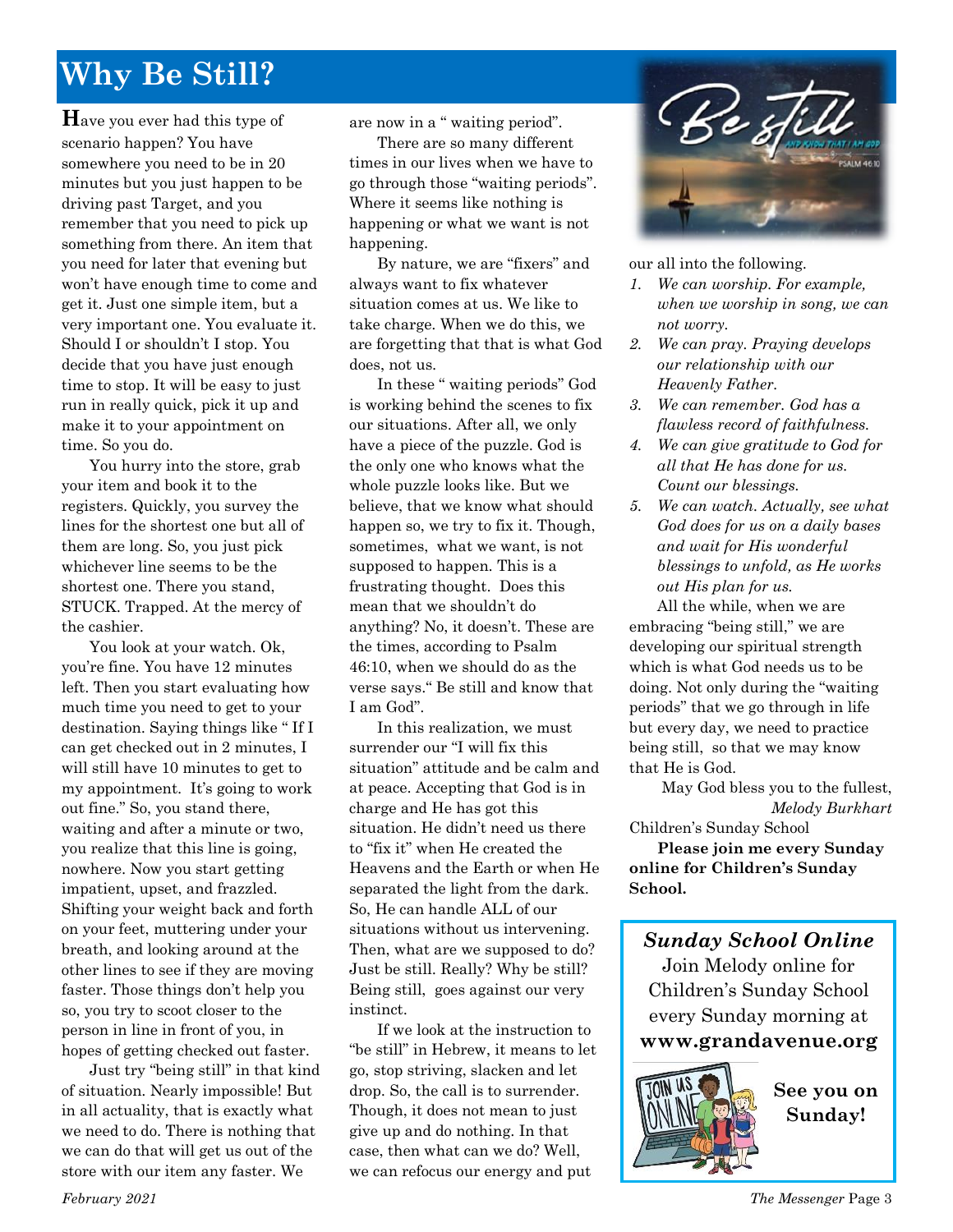# **When God Calls ...**

*"Ask, and it will be given to you. Search, and you will find. Knock, and the door will be opened to you. Everyone who asks will receive. The one who searches will find. The door will be opened to the one who knocks. Suppose your son asks for bread. Which of you will give him a stone? Or suppose he asks for a fish. Which of you will give him a snake? Even though you are evil, you know how to give good gifts to your children. How much more will your Father who is in heaven give good gifts to those who ask him! In everything, do to others what you would want them to do to you. This is what is written in the Law and in the Prophets."* (Matthew 7:7-12 NIVR)

**A**lthough she was the child of a pastor, Anika-Kafi Summers initially had no intention of becoming one herself. Her father, a Methodist minister, served in several churches around the state of Ohio while she was growing up. This necessitated many moves from one city to another for their family.

According to Anika, "being a preacher's kid was not always easy. Meeting a wide set of family and church family expectations, moving to new locations and transitioning during difficult academic years shaped my life."

When she was in the second grade, her father was assigned to the Clifton Church in Cincinnati. Theirs was the first black family in an all-white congregation. She has good memories of the time spent there: beautiful Tiffany-stained glass windows in the sanctuary, friendly church members and the parsonage so close to the church building that she could look out the kitchen window and wave to her dad as he sat in his office.

Anika attended a nearby school and made friends with a girl who lived a block away. It was difficult when they were moved to Toledo and from there to Columbus before she could complete her senior year in high school. At that point, she wanted nothing to do with "church." Too much disruption and disappointment.

After graduation, she had several part-time jobs, then went on to get her Master of Education degree in student personnel and higher education. The country was in the throes of an economic downturn when she finished in the early 90s. "It would have been a good time to serve, but I resisted."

Anika then worked for several universities in the Student Services division, ending up at the University of Detroit-Mercy and "that is how I got to Michigan!" Eventually the work became unfulfilling, so after getting married and having children, she decided to stay home with them a big change for her. Although she felt called to serve God, the time just wasn't right.

As her children grew, she became the director of a Michigan Kitchen Network—finding available kitchens in churches in underserved communities and connecting them with food entrepreneurs who were looking to start small businesses.



"My goal has been to create an environment where underserved communities have opportunities and resources to create their own success." The most challenging part of that position was helping the "micro" business owners expand into bigger kitchens.

Going through some difficult periods in her life, Anika has found that God was with her through it all. "It was only when I was astute enough to listen quietly that the waters of my life shifted from sandy ground to rock," she said. And when she heard His call for the third time, she was ready to say "Okay!"

When Anika applied for a scholarship to the Methodist Theological School of Ohio, not only was she accepted, but she was also awarded a full scholarship. While currently taking classes in the Master of Divinity program at MTSO, she has moved from the Kitchen Network program to teaching cooking classes to people of all ages and is also the director of nutrition at Detroit's famous historic Eastern Market.

In addition to school, work and supervising her two children plus a step-daughter who are doing all of their schooling from home, Anika is also serving as an intern at the First United Methodist Church of Birmingham and Berkley.

Her plans after she graduates? "I don't know where God is going to send me. I want to serve the community and to connect people who have a need. God knows and mentors have discerned my gifts and skills and will put them to good use through ministry."

Thank you Anika for following His call!

*For more information, please visit*  [www.goodnewswithjudy.blogspot.com](http://www.goodnewswithjudy.blogspot.com/)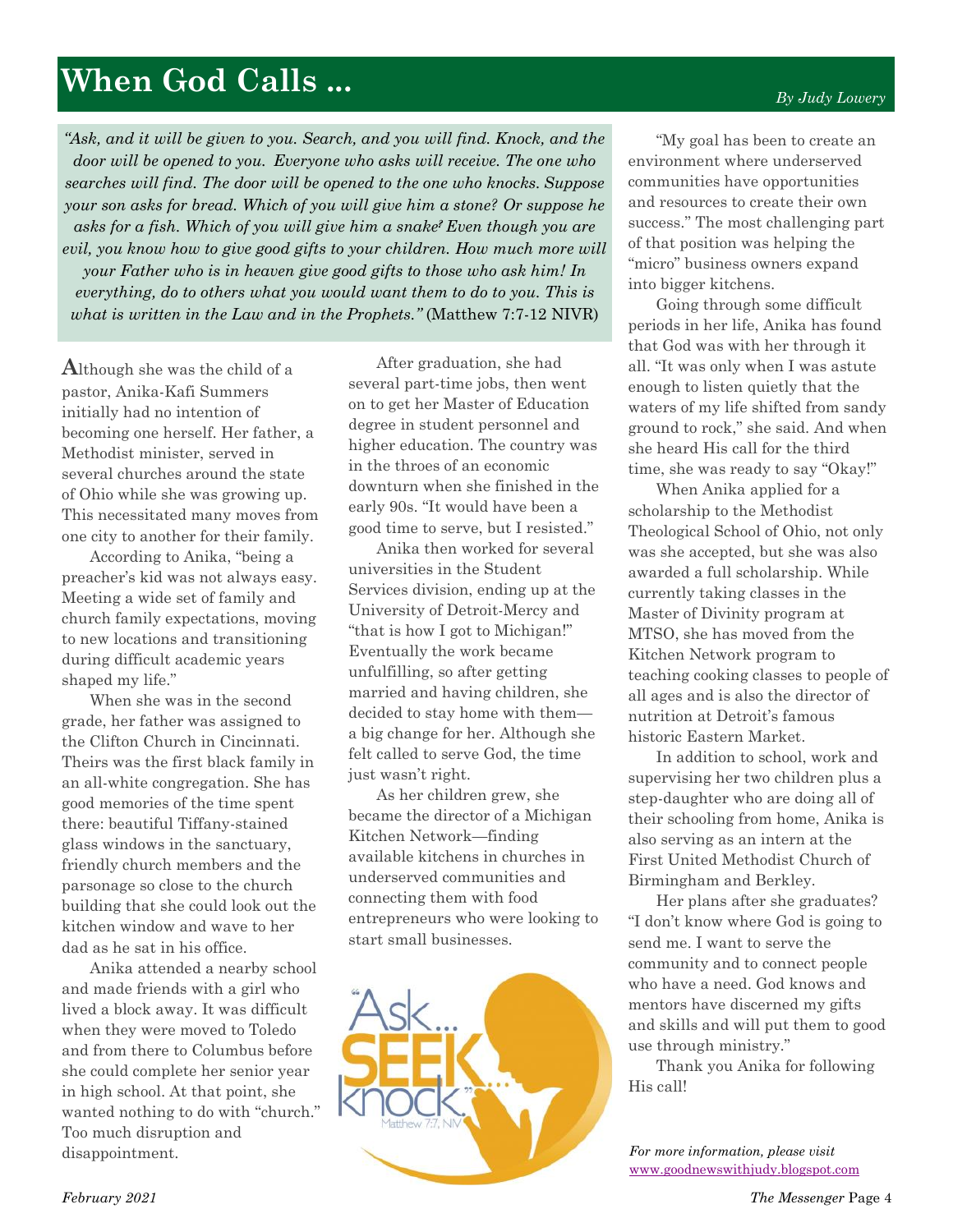# **February 2021 Prayer Calendar**

#### **Monday, February 1 -**

1 Corinthians 13:4-6 *Love is patient, love is kind. It does not envy, it does not boast, it is not proud. It is not rude, it is not self-seeking, it is not easily angered, it keeps no record of wrongs.* Pray that we can remember this verse in our relationships with others.

**Tuesday, February 2 -** Pray for our community of Porterville today.

**Wednesday, February 3 -** Pray for the "Wednesday Online Bible Study" 10:00 to 11:00 a.m. Pastor Tom leads a Bible study via zoom each Wednesday.

**Thursday, February 4 -** Read Leviticus 19:18 *"Do not seek revenge or bear a grudge against anyone among your people, but love your neighbor as yourself. I am the Lord."*  Pray that we can love our neighbors as ourselves.

**Friday, February 5 -** Pray for the ones in our congregations that are ill or have ill family members. Pray for strength and healing as they rehabilitate.

**Saturday, February 6 -** Pray for the Clothing Closet that for now, is by appointment only, for faithful conversations.

**Sunday, February 7 -** Pray for the Outdoor Worship Service at First UMC Campus Sundays at 10:00 a.m. Please bring a lawn chair and face covering.

**Monday, February 8 -** Pray that God will guide us through any or all

situations that we may come across<br>
Love is *hatient*,<br>
love is *kind*.<br>
It does not *envy*,<br>
it does not *boast*,  $\int$  it is not *proud.* 1 Corinthians 13:4

this week.

**Tuesday, February 9 -** Pray for the GAUMC Finance Committee.

**Wednesday, February 10 -** Pray for the "Wednesday Online Bible Study" 10:00 to 11:00 a.m. Pastor Tom leads a Bible study via zoom each Wednesday.

**Thursday, February 11 -** Pray and reflect on Proverbs 3:1-2 : *"My son, do not forget my teaching, but keep my commands in your heart, for they will prolong your life many years and bring you peace and prosperity."*

**Friday, February 12 -** Pray for Pastor Tom as he completes his sermon for Sunday's Outdoor Worship Service.

**Saturday, February 13 -** 1 John 4:9: *"This is how God showed his love among us: He sent his one and only Son into the world that we might live through him."* Pray and give thanks to the Lord.

**Sunday, February 14 -** Pray for the Sunday Outdoor Worship Service at First UMC Campus at 10:00 a.m. Please bring a lawn chair and face covering.

**Monday, February 15 -** Praise God today when you pray and keep in mind John 3:16 *"For God so loved the world that he gave his one and only Son, that whoever believes in him shall not perish but have eternal life."*

**Tuesday, February 16 -** Pray today for the ladies of Linda Circle.

**Wednesday, February 17 -** Pray for **Ash Wednesday** today. Pray that as we begin Lent we can focus on Christ and the Resurrection. Pastor Tom will have an online service today.

**Thursday, February 18 -** Pray for the GAUMC Trustee Committee today.

**Friday, February 19 -** Pray for our

church families today.

**Saturday, February 20 -** Pray for the youth and children of our congregations. Pray for Melody and Ryan as they try to plan lessons and ways to connect to the kids.

**Sunday, February 21 -** Pray for the Sunday Outdoor Worship Service at First UMC Campus at 10:00 a.m. Please bring a lawn chair and face covering.

**Monday, February 22 -** Pray and think of this verse today. Micah 6:8 *"He has shown you O mortal, what is good. And what does the Lord require of you? To act justly and to love mercy and to walk humbly with your God."*

**Tuesday, February 23 -** Pray that we can invite someone to the Sunday Outdoor Worship Service this Sunday or invite them to watch the sermon online.

**Wednesday, February 24 -** Pray for the "Wednesday Online Bible Study" 10:00 to 11:00 a.m. Pastor Tom leads a Bible study via zoom each Wednesday.

**Thursday, February 25 -** Pray and love the Lord. Mark 12:30 *"Love the Lord your God with all your heart and with all your soul and with all your mind and with all your strength."*

**Friday, February 26 -** Pray that today we can reflect on all the things we are grateful for. If it helps, write down all the things you are grateful for on a list.

**Saturday, February 27 -** Pray and reflect on 1 John 4:18 *"There is no fear in love. But perfect love drives out fear, because fear has to do with punishment. The one who fears is not made perfect in love."*

**Sunday, February 28 -** Pray for the Sunday Outdoor Worship Service at First UMC Campus at 10:00 a.m. Please bring a lawn chair and face covering.